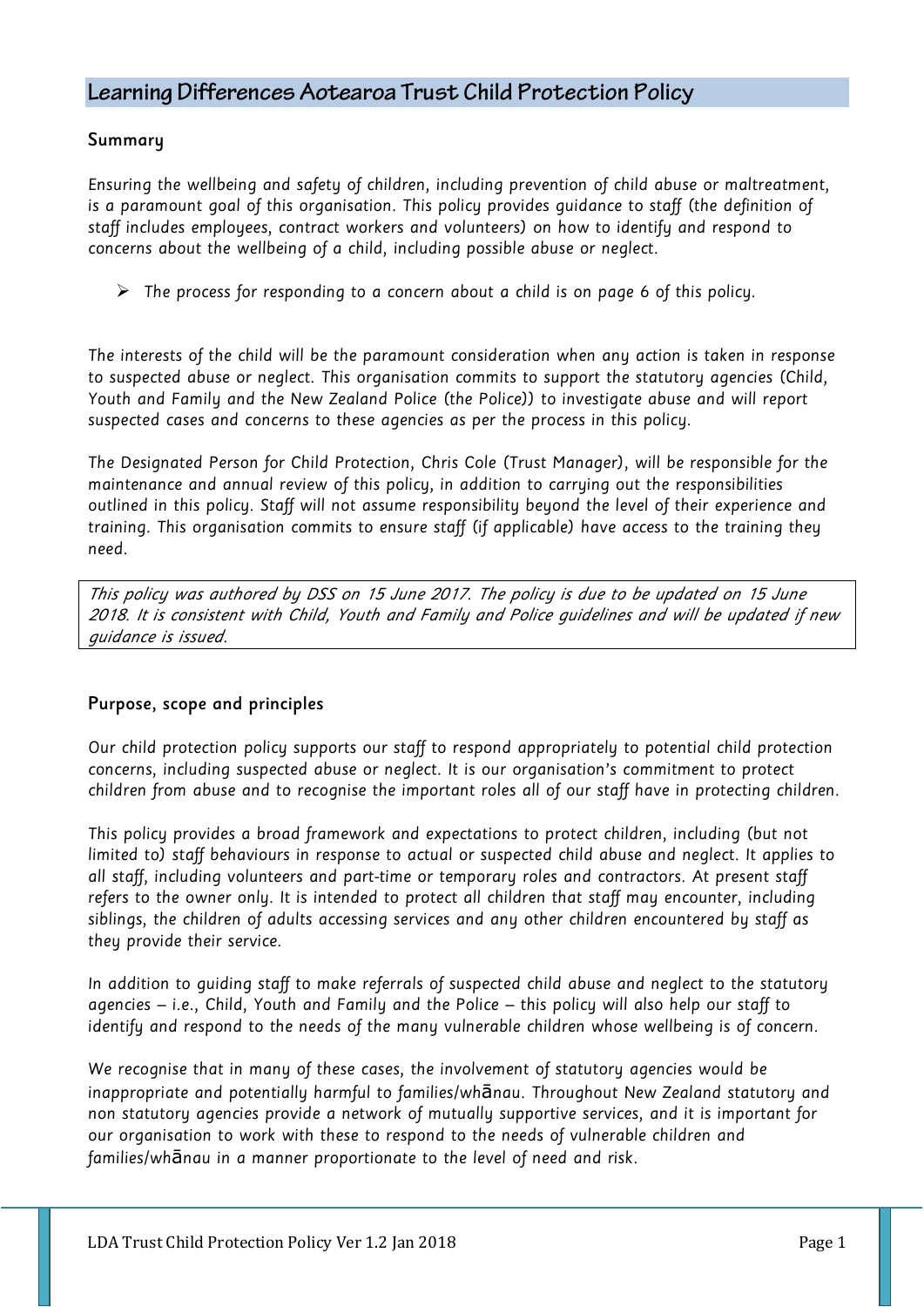To ensure that this organisation demonstrates continual improvement in child protection practice, we will work to maintain a good working relationship with child protection agencies and support our staff to protect children from abuse by consulting with experts with specialist knowledge and providing the necessary training options.

We also commit to explore opportunities to work with other providers, including from other sectors, to develop a network of child protection practice in our community.

This policy applies to all staff, including contractors and volunteers.

#### Definitions

- Child any child or young person aged under 17 years and who is not married or in a civil union.
- Child protection activities carried out to ensure that children are safe in cases where there is suspected abuse or neglect or are at risk of abuse or neglect.
- Designated person for child protection the manager/supervisor or designated person responsible for providing advice and support to staff where they have a concern about an individual child or who want advice about child protection policy.
- Disclosure information given to a staff member by a child, parent or caregiver or a third party in relation to abuse or neglect.
- Child, Youth and Family the agency responsible for investigating and responding to suspected abuse and neglect and for providing care and protection to children found to be in need.
- New Zealand Police the agency responsible for responding to situations where a child is in immediate danger and for working with Child, Youth and Family in child protection work and investigating cases of abuse or neglect where an offence may have occurred.
- Physical abuse any acts that may result in physical harm of a child or young person. It can be, but is not limited to: bruising, cutting, hitting, beating, biting, burning, causing abrasions, strangulation, suffocation, drowning, poisoning and fabricated or induced illness.
- Sexual abuse any acts that involve forcing or enticing a child to take part in sexual activities, whether or not they are aware of what is happening. Sexual abuse can be, but is not limited to:
	- o Contact abuse: touching breasts, genital/anal fondling, masturbation, oral sex, penetrative or non-penetrative contact with the anus or genitals, encouraging the child to perform such acts on the perpetrator or another, involvement of the child in activities for the purposes of pornography or prostitution.
	- o Non-contact abuse: exhibitionism, voyeurism, exposure to pornographic or sexual imagery, inappropriate photography or depictions of sexual or suggestive behaviours or comments.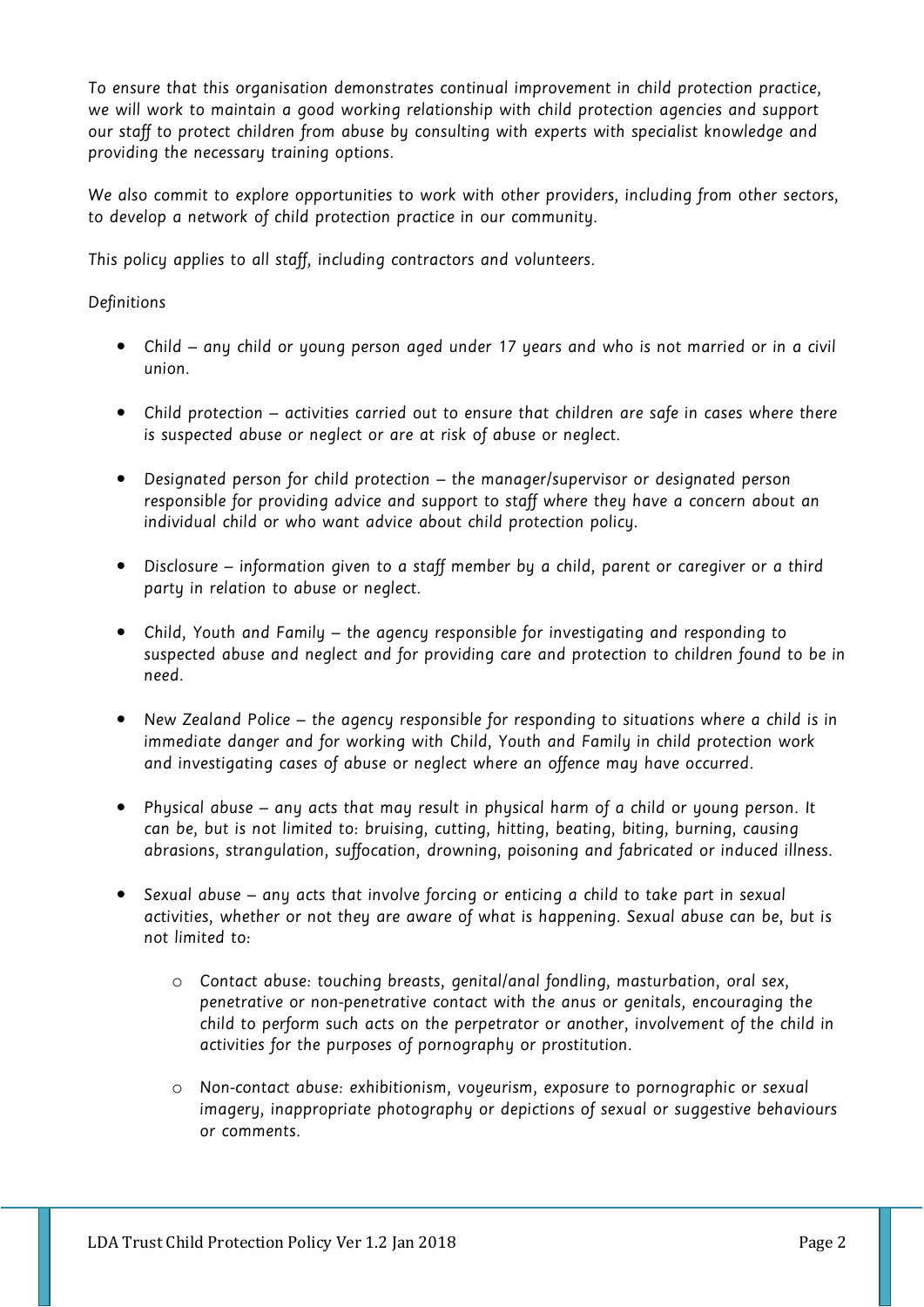- Emotional abuse any act or omission that results in adverse or impaired psychological, social, intellectual and emotional functioning or development. This can include:
	- o Patterns of isolation, degradation, constant criticism or negative comparison to others. Isolating, corrupting, exploiting or terrorising a child can also be emotional abuse.
	- o Exposure to family/whānau or intimate partner violence.
- Neglect neglect is the most common form of abuse and although the effects may not be as obvious as physical abuse, it is just as serious. Neglect can be:
	- o Physical (not providing the necessities of life like a warm place, food and clothing).
	- o Emotional (not providing comfort, attention and love). o Neglectful supervision (leaving children without someone safe looking after them).
	- o Medical neglect (not taking care of health needs).
	- o Educational neglect (allowing chronic truancy, failure to enrol in education or inattention to education needs).

## **Training**

We are committed to maintaining and increasing staff awareness of how to prevent, recognise and respond to abuse through appropriate training. As part of their induction, new staff are made aware of the policy on child protection.

#### Identifying child abuse and neglect

Our approach to identifuing abuse or neglect is guided by the following principles:

- We understand that every situation is different and it's important to consider all available information about the child and their environment before reaching conclusions. For example, behavioural concerns may be the result of life events, such as divorce, accidental injury, the arrival of a new sibling etc.
- We understand when we are concerned a child is showing signs of potential abuse or neglect we should talk to someone, either a colleague, manager/supervisor or the Designated Person for Child Protection – we shouldn't act alone.
- While there are different definitions of abuse, the important thing is for us to consider overall wellbeing and the risk of harm to the child. It is not so important to be able to categorise the type of abuse or neglect.
- It is normal for us to feel uncertain, however, the important thing is that we should be able to recognise when something is wrong, especially if we notice a pattern forming or several signs that make us concerned.
- Exposure to intimate partner violence (IPV) is a form of child abuse. There is a high rate of co-occurrence between IPV and the physical abuse of children.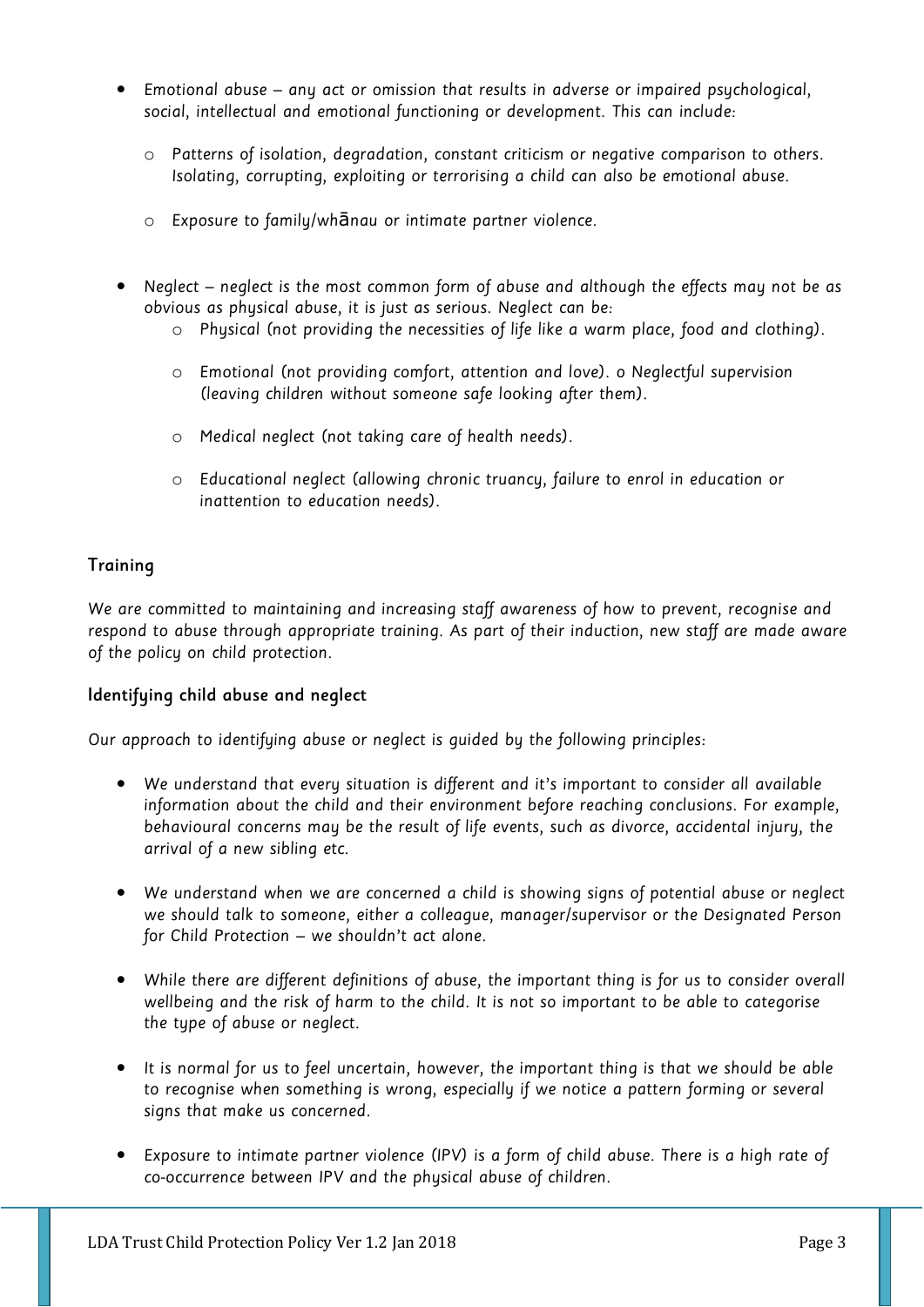We recognise the signs of potential abuse:

- Physical signs (e.g., unexplained injuries, burns, fractures, unusual or excessive itching, genital injuries, sexually transmitted diseases).
- Developmental delays (e.g., small for their age, cognitive delays, falling behind in school, poor speech and social skills).
- Emotional abuse/neglect (e.g., sleep problems, low self-esteem, obsessive behaviour, inability to cope in social situations, sadness/loneliness and evidence of self-harm).
- Behavioural concerns (e.g., age inappropriate sexual interest or play, fear of a certain person or place, eating disorders/substance abuse, disengagement/neediness, aggression).
- The child talking about things that indicate abuse (sometimes called an allegation or disclosure).

We are aware of the signs of potential neglect:

- Physical signs (e.g., looking rough and uncared for, dirty, without appropriate clothing, underweight).
- Developmental delays (e.g., small for their age, cognitive delays, falling behind in school, poor speech and social skills).
- Emotional abuse/neglect (e.g., sleep problems, low self-esteem, obsessive behaviour, inability to cope in social situations, sadness/loneliness and evidence of self-harm).
- Behavioural concerns (e.g., disengagement/ neediness, eating disorders/substance abuse, aggression).
- Neglectful supervision (e.g., out and about unsupervised, left alone, no safe home to return to).
- Medical neglect (e.g., persistent nappy rash or skin disorders or other untreated medical issues).

Every situation is different and staff will consider all available information about the child and their environment before reaching conclusions. For example, behavioural concerns may be the result of life events, such as divorce, accidental injury, the arrival of a new sibling etc.

This organisation will always act on the recommendations of statutory agencies, including Child, Youth and Family and the Police. We will only inform families/whānau about suspected or actual abuse after we have discussed this with these agencies.

When we respond to suspected child abuse or any concerning behaviour we write down our observations, impressions and communications in a confidential register. This is kept separate from our other records and access will be strictly controlled.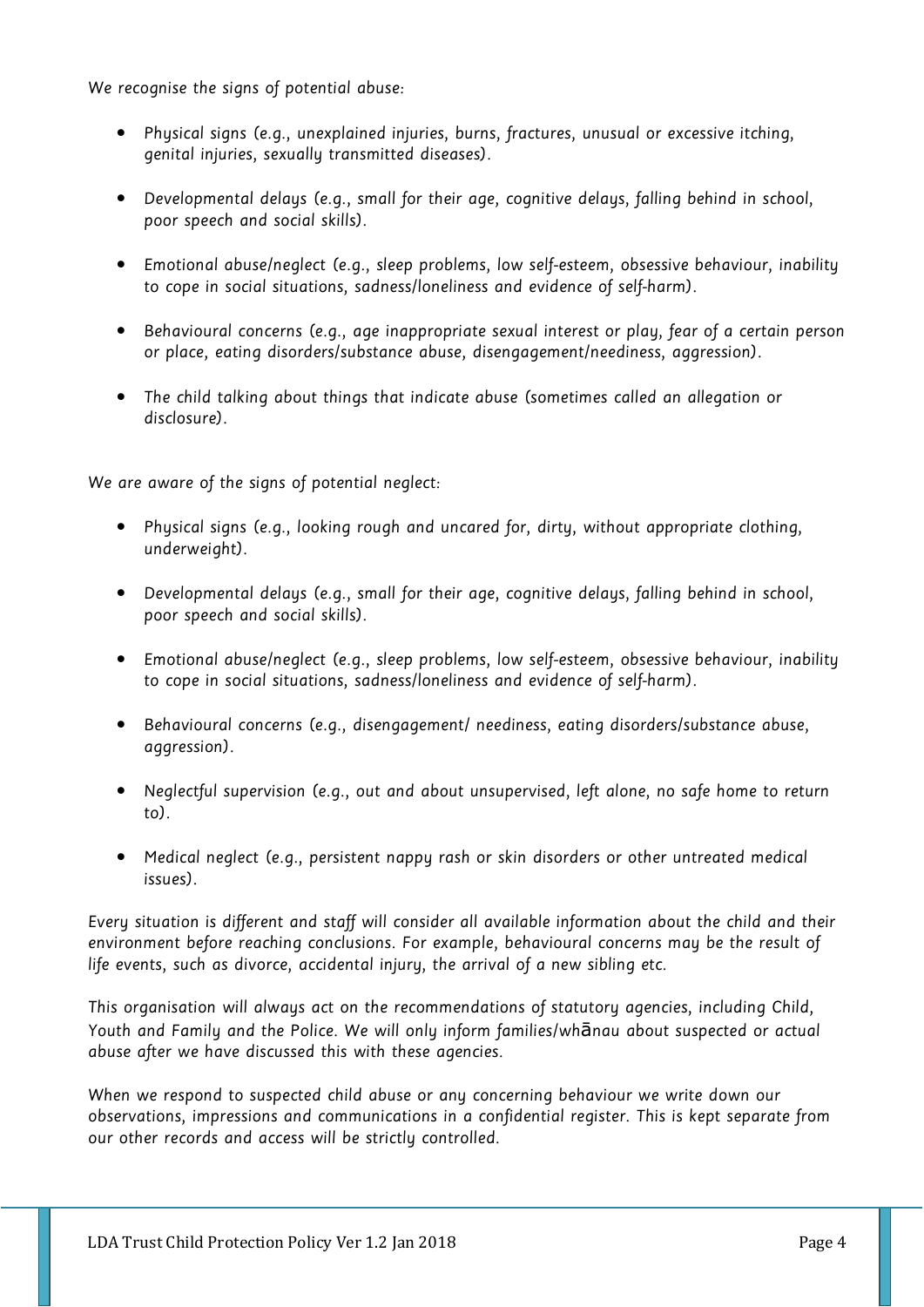Staff involved in cases of suspected child abuse are entitled to have support. We will maintain knowledge of such individuals, agencies and organisations in the community that provide support.

## Confidentiality and information sharing

We will seek advice from Child, Youth and Family and/or the Police before identifuing information about an allegation is shared with anyone, other than the service manager or designated person. Staff should be aware that:

- All observations, after an investigation has been notified, shall be kept in writing but the file will be sealed for confidential reasons.
- Under sections 15 and 16 of the Children, Young Persons, and Their Families Act 1989 any person who believes that a child has been or is likely to be, harmed physically, emotionally or sexually or ill-treated, abused, neglected or deprived may report the matter to Child, Youth and Family or the Police and provided the report is made in good faith, no civil, criminal or disciplinary proceedings may be brought against them.
- When collecting personal information about individuals, it is important to be aware of the requirements of the privacy principles – i.e., the need to collect the information directly from the individual concerned and when doing so to be transparent about: the purposes for collecting the information and how it will be used; who can see the information; where it is held; what is compulsory/voluntary information; and that people have a right to request access to and correction of their information.

## Child safe practice guidelines

To avoid situations where staff may be alone with children, all staff should examine the opportunities or possible situations where staff may be alone with children. Wherever possible an open door policy for all spaces should be used (excludes toilets). Staff should be aware of where all children are at all times.

Staff should avoid being alone when transporting a child or young person, unless an emergency requires it. Except in an emergency, children and young people are not to be taken from our organisation's premises, or from the programme we provide, without written parental consent.

## Recruitment and employment (safety checking)

Safety checking will be carried out in accordance with the Vulnerable Children Act 2014. This will include: a police vet; identity verification; references and an interview. A work history will be sought and previous employers will be contacted. If there is any suspicion that an applicant might pose a risk to a child, that applicant will not be employed.